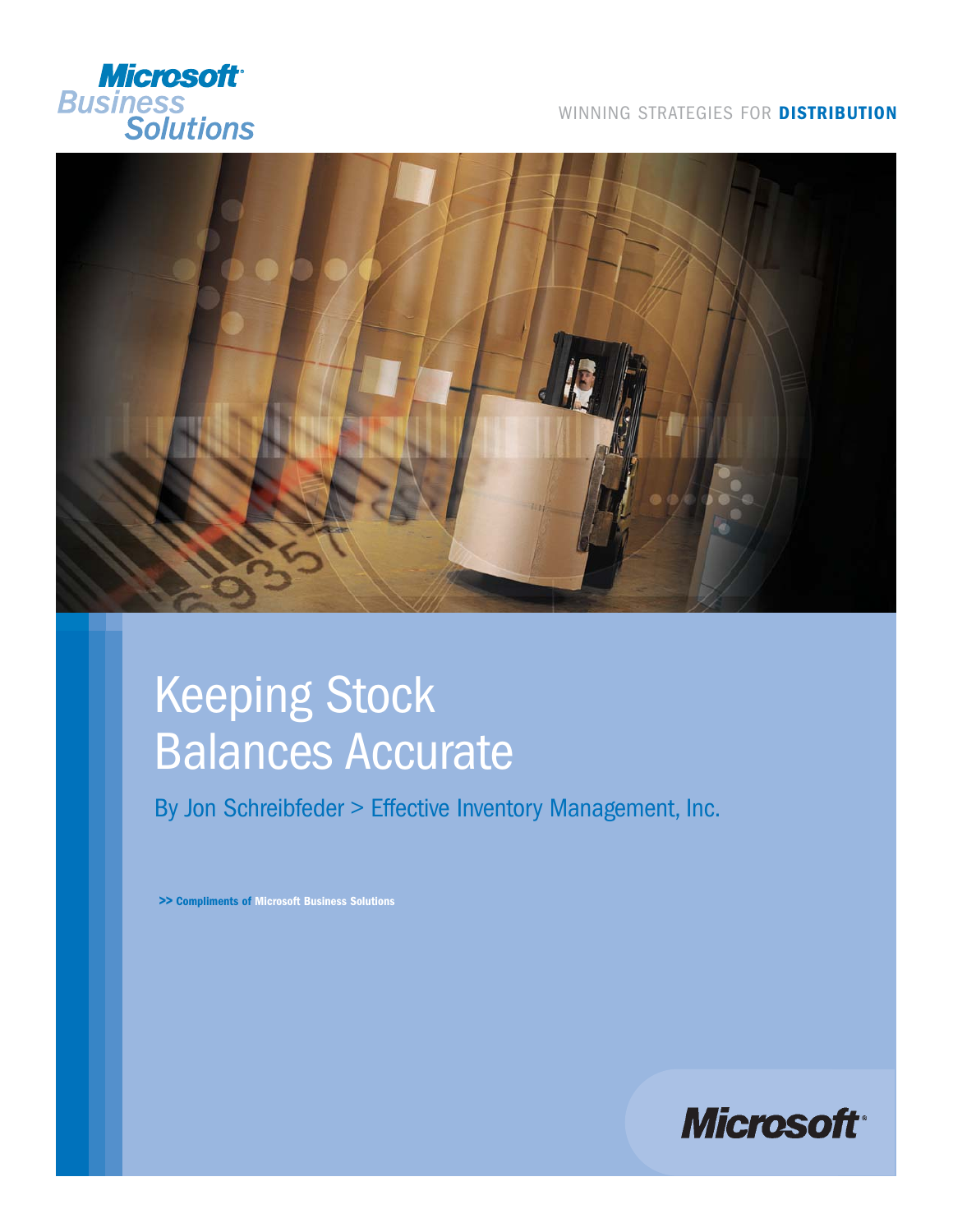

## **Contents**



**1 Helping Distributors Maximize Business Potential Through Education and World-Class Technology**

**2 The First Steps to Keeping Stock Balances Accurate**

- 2 Where to Begin? Understanding the Problem.
- 2 Record All Material Movement.



- **3** Put Your Best People in Receiving and Stocking.
- 4 Consider Bar Coding.
- **4** Cycle Count Your Products on a Regular Basis.

**7 Leaping Ahead with Microsoft Business Solutions for Distribution**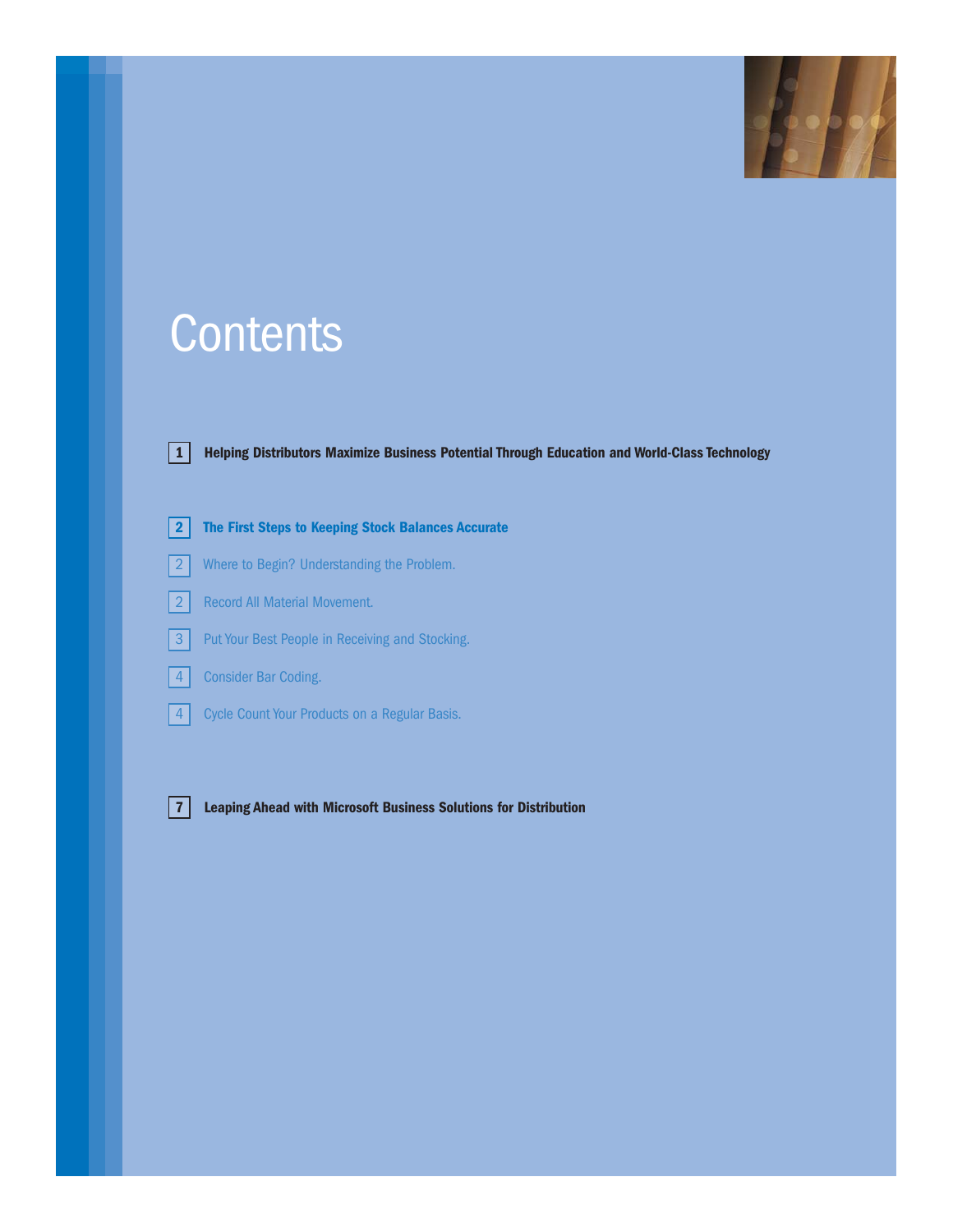## **Helping Distributors Maximize Business Potential >> Through Education and World-Class Technology**

#### **From Microsoft Business Solutions**

Our goal is to help distributors reach their maximum business potential by delivering connected solutions designed to meet unique business processes through trusted partnerships and ongoing service.

This report is the second in a series of white papers designed to help forward-thinking distributors increase efficiency, customer service and profitability with smart inventory management strategies based on tried and proven methods and best practices.

The author, Jon Schreibfeder, draws from decades of experience helping more than 1,000 distributors achieve better inventory management. A popular speaker at distribution conferences, Mr. Schreibfeder has literally "written the book" on this topic, with Achieving Effective Inventory Management now in its second edition.

As a leading provider of specialized distribution and business management systems, Microsoft Business Solutions is pleased to sponsor this series. We are committed to serving the success of companies in the distribution industry through education and world-class technology.

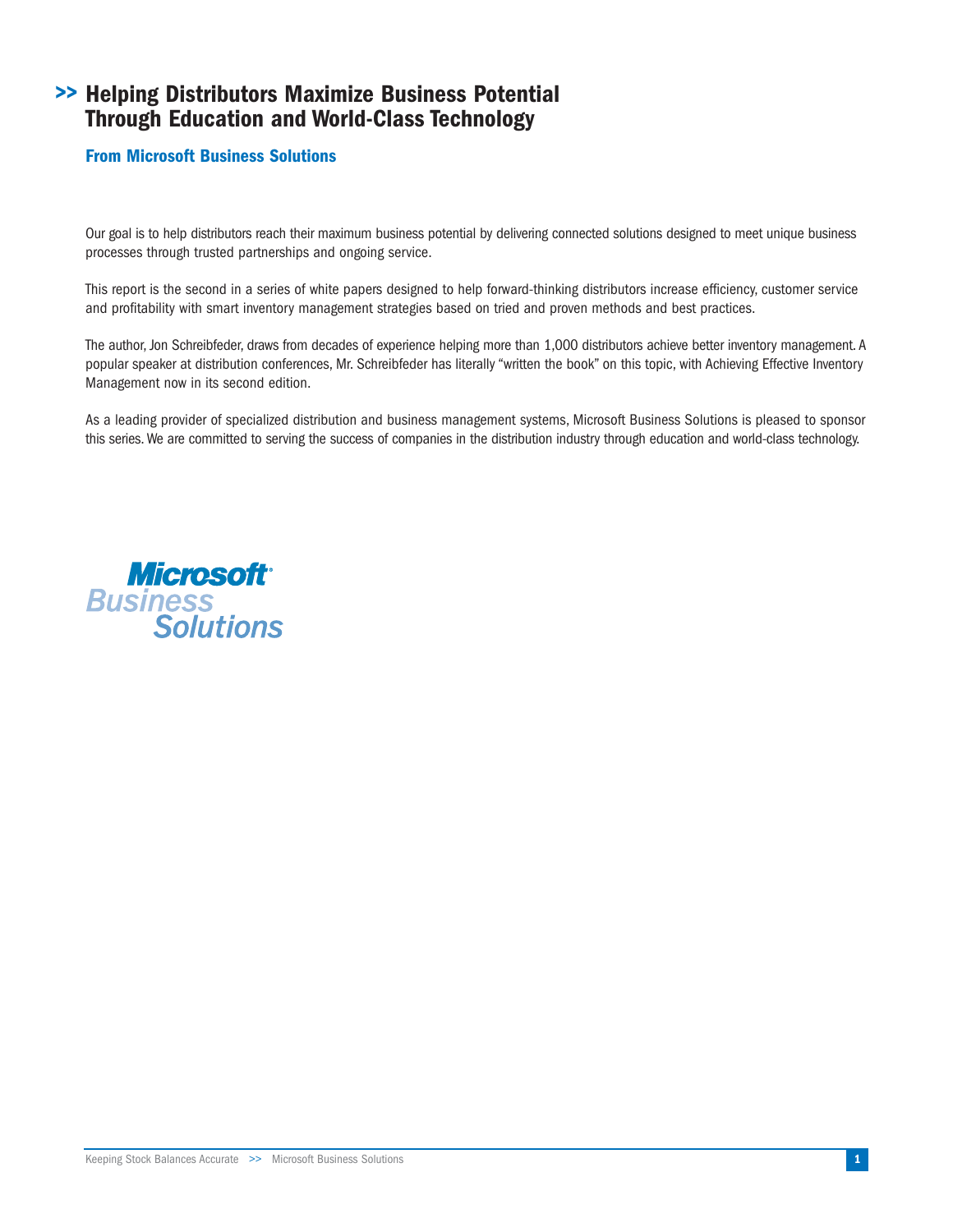## **>> The First Steps to Keeping Stock Balances Accurate**

#### **Where to begin? Understanding the problem.**

Many distributors spend thousands (and hundreds of thousands) of dollars implementing new computer software systems. Often these systems are purchased to help these companies gain control of what is probably their largest investment: their inventory. But sometimes these distributors find that they are no better off after the new software is implemented than they were with their old system. Management is frustrated and feels that they've wasted a lot of time and money. We've discovered in 23 years of working with computerized inventory systems that often the problem causing this dissatisfaction has nothing to do with the software. The new system doesn't perform up to its potential because the on-hand or available quantities of products in the new software do not agree with what is physically in the warehouse. This situation causes many problems:

- **>** Customers are disappointed because they are promised material that the computer says is on-hand, but is not physically available in the warehouse
- **>** Inside salespeople cannot rely on the computer's stock balances and must go out in the warehouse to physically check stock
- **>** Material is not reordered when the actual stock balance falls below the minimum quantity in the computer system. Products are either replenished too early (if there was actually more than the computer's stock balance in inventory) or too late (if there was less than the computer's stock balance on the shelf). The result: overstocks of some items and stock outs of other products.
- **>** Buyers are forced to overstock inventory. Why? Well compare your inventory to a checking account. If your spouse refuses to record checks as they are written and balance the checkbook every month, you are forced to keep a large balance in the checking account to avoid bouncing checks. If all disbursements and deposits are properly recorded, a lower balance can be maintained in the checkbook and the freed up money can be put to better use.

It's obvious that maintaining accurate stock balances is critical to achieving effective inventory management. In this document we'll look at some of the policies and procedures you can put in place to achieve this goal.

#### **Record All Material Movement.**

A salesperson walks into your warehouse and walks out with a "sample" for a customer. A warehouse worker is cutting two lengths of 10 foot pipe into 20 one foot pieces. He makes a mistake and cuts one 11" piece. It's thrown in the scrap pile when no one is looking and he takes another 10 foot piece out of stock to complete the job. A salesperson brings back a box of assorted left over material from one of his customer's completed projects. He dumps the box in the warehouse and takes a list of what he thinks is in the box into the office and has a clerical person issue a credit. All of the credited material is added back into inventory (at least in the computer). But when the warehouse manager finally unpacks the box she finds that more than half of the material is not suitable to be resold and throws it out.

These are three examples of how not recording material transactions properly can result in inventory inaccuracies. Successful distributors develop and maintain a policies and procedures manual. This is a step-by-step guide for processing any transaction that affects inventory. To create your company's manual, start by listing all of your inventory-related transactions: This list might include:

- **> Normal stock receipts From previously issued purchase orders and transfers**
- **> Unexpected stock receipts The stuff that just shows up on your receiving dock**
- **> Requisitions A request for material to be consumed within your company**
- **> Emergency requisitions**
- **> Sales:**
	- **Orders to be delivered**
	- **Orders to be picked up**
	- **Cash sales**
	- **Direct shipments**
	- **Orders for non-stock products**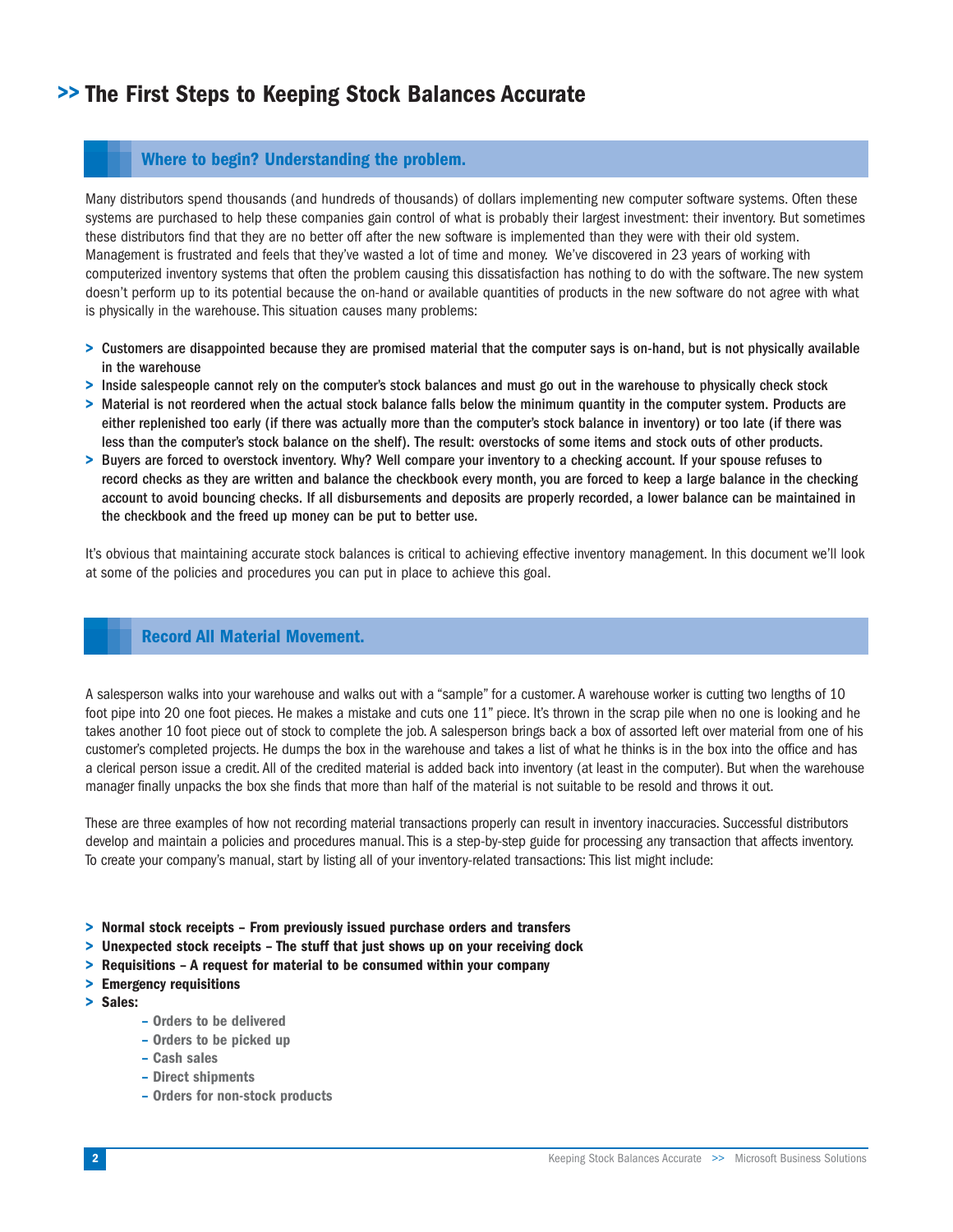- **> Transfers to other warehouses or facilities**
- **> Assembly orders**
- **> Bin-to-bin transfers within your warehouse**
- **> Returns of stock material**
- **> Returns of non-stock material**
- **> Returns of damaged material**
- **> Returns to your supplier**
- **> Adjustments to on-hand quantities Who is allowed to approve adjustments? Under what circumstances?**
- **> Scrapping and writing-off stock**

You probably can add other transactions to this list. Circulate the list among your employees to be sure that you have included every function they perform that will affect inventory balances. Outline how each transaction should be processed. Then circulate and review the resulting policies and procedures guide with all employees who have access to inventory. Make sure that your procedures do not allow material to "fall through the cracks" and that you have specified how damaged inventory should be identified and handled. In the future there will be two ways of handling stock: your company's approved methods and the wrong way!

Unfortunately, no computer system can guarantee that all material related transactions will be properly recorded. People tend to find excuses for going around the system. Some of them may be good reasons. But any material movement that is not properly recorded results in inaccurate stock balances. We have found a simple solution to this problem. Post a clipboard near every exit of your building. A simple form on the clipboard contains five columns:

| <b>Date</b>   | <b>Quantity</b> | Item $#$ | <b>Reason</b>                                                       | <b>Taken By</b>     |
|---------------|-----------------|----------|---------------------------------------------------------------------|---------------------|
| $1 - 10 - 03$ |                 | A-1234   | <b>Sample for Acme Construction</b>                                 | <b>Jeff Miller</b>  |
| $1 - 10 - 03$ |                 | M-2356   | <b>Emergency for Jensen Controls</b><br><b>Will Bring Back P.O.</b> | <b>Karen Becker</b> |

Establish an unbreakable policy that any material removed from the warehouse must be recorded in your computer or on the clipboard form. A clerical person can enter the transactions listed on the clipboard into your computer system once or twice a day. But for this simple solution to be effective you must enforce an unbreakable policy: Any material removed from the warehouse that is not recorded in the computer or on the clipboard will be considered stolen! Your employees must realize that you are serious about achieving effective inventory management!

#### **Put Your Best People in Receiving and Stocking.**

Many distributors have a bad habit. They assign new warehouse employees to the receiving dock to "learn the business". Management thinks that because they do not have any direct customer contact, these new recruits cannot cause any problems or get into any trouble as they are trained. You must realize that receiving and stocking are the most critical functions in your warehouse. Only your most experienced and reliable employees should be assigned to these tasks. Why is receiving and stocking so important and challenging?

**> Receivers must be able to properly identify products as they are received –** Many items are similar in appearance but actually are very different products. A receiving person must be so familiar with your inventory that he or she can accurately verify that vendors have shipped the right quantities of the products that were ordered and that the material is in suitable condition to be sold or used.

**> Stocking People Must Know Where Material Should be Stored –** If material is put away in the wrong location how easy is it to find? If you have a 50,000 square foot warehouse, it may be like looking for a needle in a hay stack. Misplaced merchandise is not available to fill sales or production orders. Customers may be disappointed and you may have to reorder a product that is lost somewhere in your facility. The result: you lose both money and your reputation as a reliable supplier. Experienced people know where material goes and how it should be put away to minimize the cost of filling orders. Reserve these jobs for workers you can trust.

After initial training new employees should pick orders under careful supervision. It is easy for an experienced person to check their work. And if any mistakes are found, they can be corrected without much effort.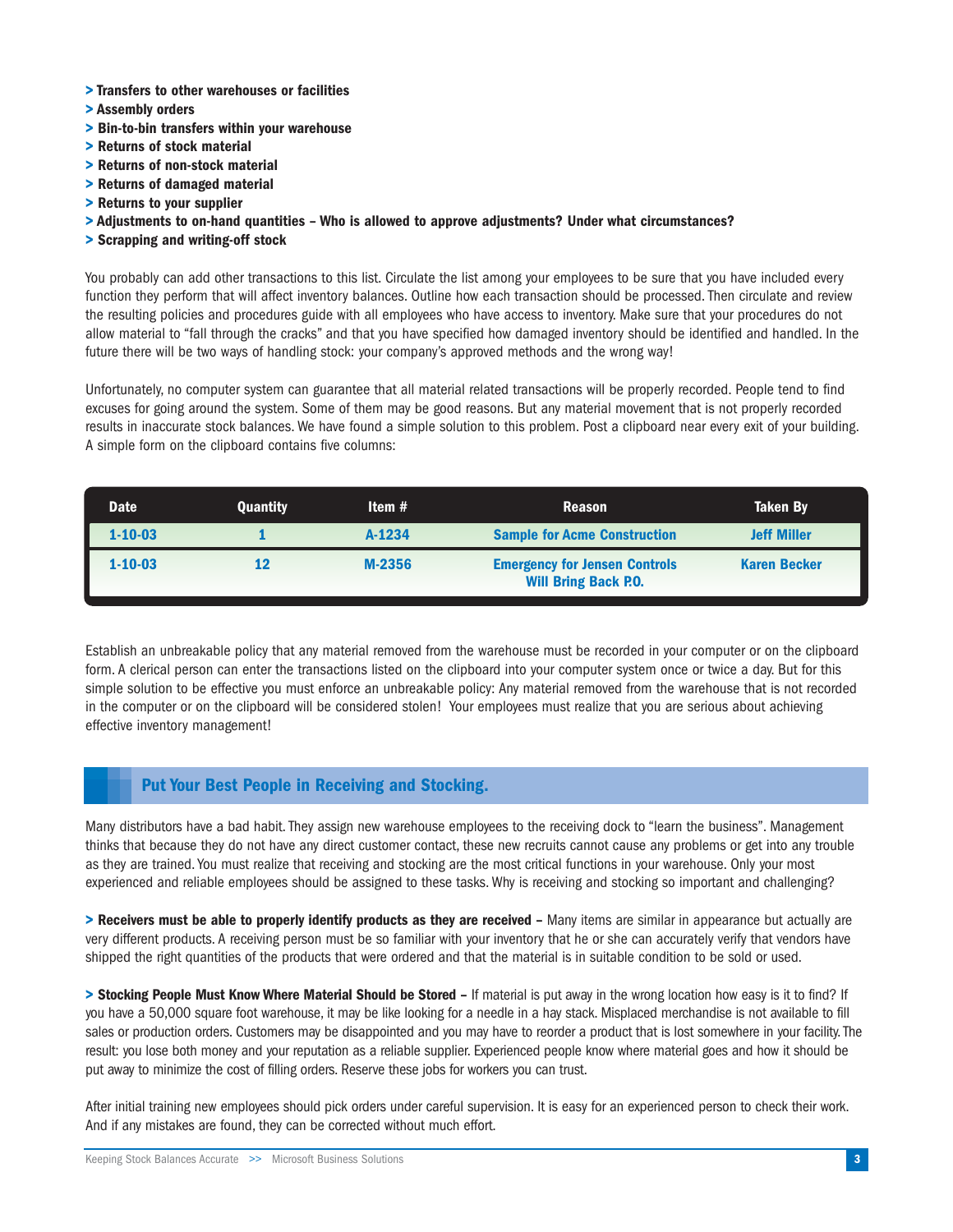#### **Consider Bar Coding.**

Bar coding is a wonderful tool for improving both warehouse efficiency and the accuracy of on-hand quantities. Advantages of bar coding systems include:

> Verifying that the correct item is being picked or put away – Bar code labels can be printed on warehouse documents as well as bin locations or the actual product. When a warehouse worker fills an order, she can scan the bar code on the pick ticket and then the bar code on the bin or item. If the bar code reader beeps nicely, she knows that she has the right product. If it makes a harsh sound the picker knows that the item is not the product listed on the order. In the same way bar codes on receiving documents help ensure that material is put away in its proper location. The resulting reduction in errors not only saves money but helps to improve customer service and your reputation as a reliable supplier.

**> Instant Updates of Computer Records –** If you are using radio-frequency bar code units, your computer's on-hand quantity of an item in a bin location is reduced as soon as the picker scans the item as he removes it from the shelf. In a paper system, the on-hand quantity of the item usually is not reduced until every item on the pick ticket is pulled, the paperwork is returned to the office and a clerical worker enters a confirmation of the picked quantities in the computer system. The real-time information provided by bar-coding helps keep inventory accurate and allows inside salespeople to have confidence in your perpetual inventory system.

**> Elimination of Many "Keying" Errors –** Every time a human being keys information into a computer is another opportunity for a mistake to happen. Bar coding replaces many manual data entry tasks and has the ability to verify that accurate information is being entered.

#### **Cycle Count Your Products on a Regular Basis.**

Many distributors conduct an annual physical inventory. That is they count the products in their facilities once a year. Unfortunately we've found that most physical inventories are a total waste of time and money. Why?

> Usually anyone with a pulse is drafted to count inventory during the physical - Even people who are not familiar with your products will be sent out to the warehouse so that all of the products can be counted in the time allotted.

**> Workers do not enjoy the physical count process –** They probably have better things to do with their weekend than spend it in a hot or cold warehouse counting products. In all probability their actual objective is not to perform an accurate count, but to put down on the count sheet whatever management will accept so they can go home.

**> There is a tremendous time pressure to finish the count –** Shutting down operations for a physical count is a very expensive process. Usually at the end of the time allotted management will decide to accept the existing count as being as "accurate as possible" so that the company can return to the task of servicing customers. Many discrepancies between the computer's perpetual inventory and the quantity counted may remain unresolved.

Even if an annual physical count is 100% accurate, how long does it stay accurate? A week? A month? Many distributors respond that onhand quantities only remain accurate until they start shipping material again.

For most distributors cycle counting provides a much better tool for maintaining accurate stock levels than an annual physical inventory. Cycle counting is the process of counting a few products every business day throughout the year. There are three common methods to determine what products to count on a specific day:

**> Random Selection –** Products to be counted are chosen at random. While this method keeps potentially dishonest employees on their toes, it does not ensure that all items in a warehouse will be counted on a regular basis.

**> Geographic Selection –** Products are counted in sequence. Starting at one end of the warehouse a certain number of products are counted each day until the counters reach the other end of the building. All products are counted the same number of times, even though some products are more susceptible to discrepancies than others.

**> Rank Based Selection –** Products that are sold most often (regardless of quantity) or have the highest cost of goods sold are counted most frequently. Slow moving products and dead stock items are only counted once a year.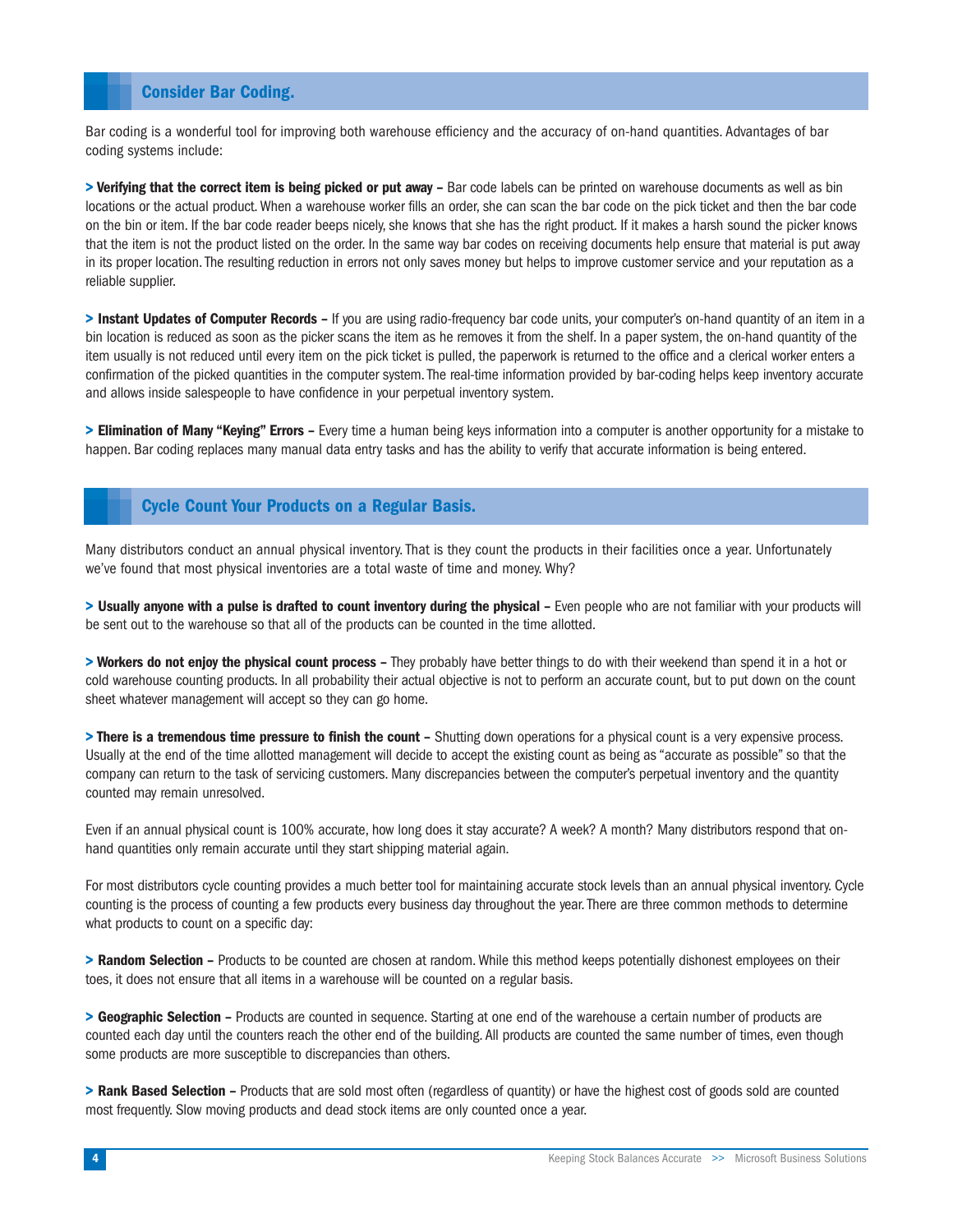Of the three methods we've found that rank based cycle counting to be the most effective at maintaining accurate stock levels. The more frequently an item is sold, the more chance for inventory inaccuracy. After all, every time someone fills an order or puts away a stock receipt is another opportunity for an error to occur. And the products that are requested most often are probably extremely important to your customers. In order to provide good service, it is critical that you have accurate counts for these items.

It is interesting that, for most distributors, relatively few products are responsible for the majority of product requests (also known as 'hits'). You may have heard of the 80-20 rule or "Pareto's Principle". This theory states that 80% of your sales are derived from 20% of your inventory items. We've found this not to be true. Usually only 10% - 13% of a distributor's inventory items are responsible for 80% of activity and 50% of items are responsible for 95% of sales.

We want to count the few items responsible for 80% of sales very frequently, perhaps six to eight times a year. Items with fewer hits can be counted less often. Let's look at a typical rank-based cycle counting program.

Items are sorted in descending sequence by either hits or cost of goods sold. The items that are responsible for 80% of total activity are assigned to the "A" rank, products responsible for the next 15% of activity are assigned to the "B" rank, "C" rank products include the products that are responsible for the next 4% of activity and "D" rank products are responsible for the last 1% of activity. Products with a rank of "X" have no cost of goods sold or hit activity (they're dead stock).

- **> Count the "A" rank products six times a year**
- **> Count the "B" rank products three times a year**
- **> Count "C", "D" and "X" rank products once or twice a year**

Rank based cycle counting ensures that your counting activity is productive. Spending just an hour or so a day counting can make the difference in maintaining an accurate perpetual inventory system.

It takes a lot of discipline to implement and follow a program in which you count a certain number of products every business day. Many distributors have tried cycle counting and abandoned the program. They've been frustrated as other tasks have interfered with the process or they have not been able to complete counting all of the products scheduled on a certain day. The following ideas have helped many of our customers develop successful cycle counting programs. These companies are working "smarter" rather than "harder".

**> Set up a cycle count schedule for the entire year –** Know in advance what products you plan to count each day. If for some reason you are unable to count all of the products scheduled one day, make a commitment to "catch up" on the following day. Here is a sample count schedule for one of our customers. They are open for business 250 days per year:

**> Determine an acceptable level for count accuracy –** In a perfect world you would only be satisfied with a 100% accurate count. But how much effort do you want to extend looking for five missing pieces worth a total of 35 cents out of a total inventory of \$1,000,000? Most successful distributors set limits on discrepancies that require a recount and a search for missing material. For example, one of our customers will order recounts if the counted quantity differs from the quantity in the computer by more than 5%, or the total value of the discrepancy is more than \$10. Minor differences between the counted quantity and perpetual inventory are posted without the item being recounted.

| Day 1 - 17    | <b>Count "A" items</b>             | Day 134 - 149 | <b>Count 2nd half of "C" items</b> |
|---------------|------------------------------------|---------------|------------------------------------|
| Day 18 - 42   | <b>Count "B" items</b>             | Day 150 - 166 | <b>Count "A" items</b>             |
| Day 42 - 59   | <b>Count "A" items</b>             | Day 167 - 174 | <b>Count "D" and "X" items</b>     |
| Day 59 - 74   | <b>Count 1st half of "C" items</b> | Day 175 - 199 | <b>Count "B" items</b>             |
| Day 75 - 91   | <b>Count "A" items</b>             | Day 200 - 216 | <b>Count "A" items</b>             |
| Day 92 - 116  | <b>Count "B" items</b>             | Day 217 - 250 | <b>Count "C" items</b>             |
| Day 117 - 133 | <b>Count "A" items</b>             |               |                                    |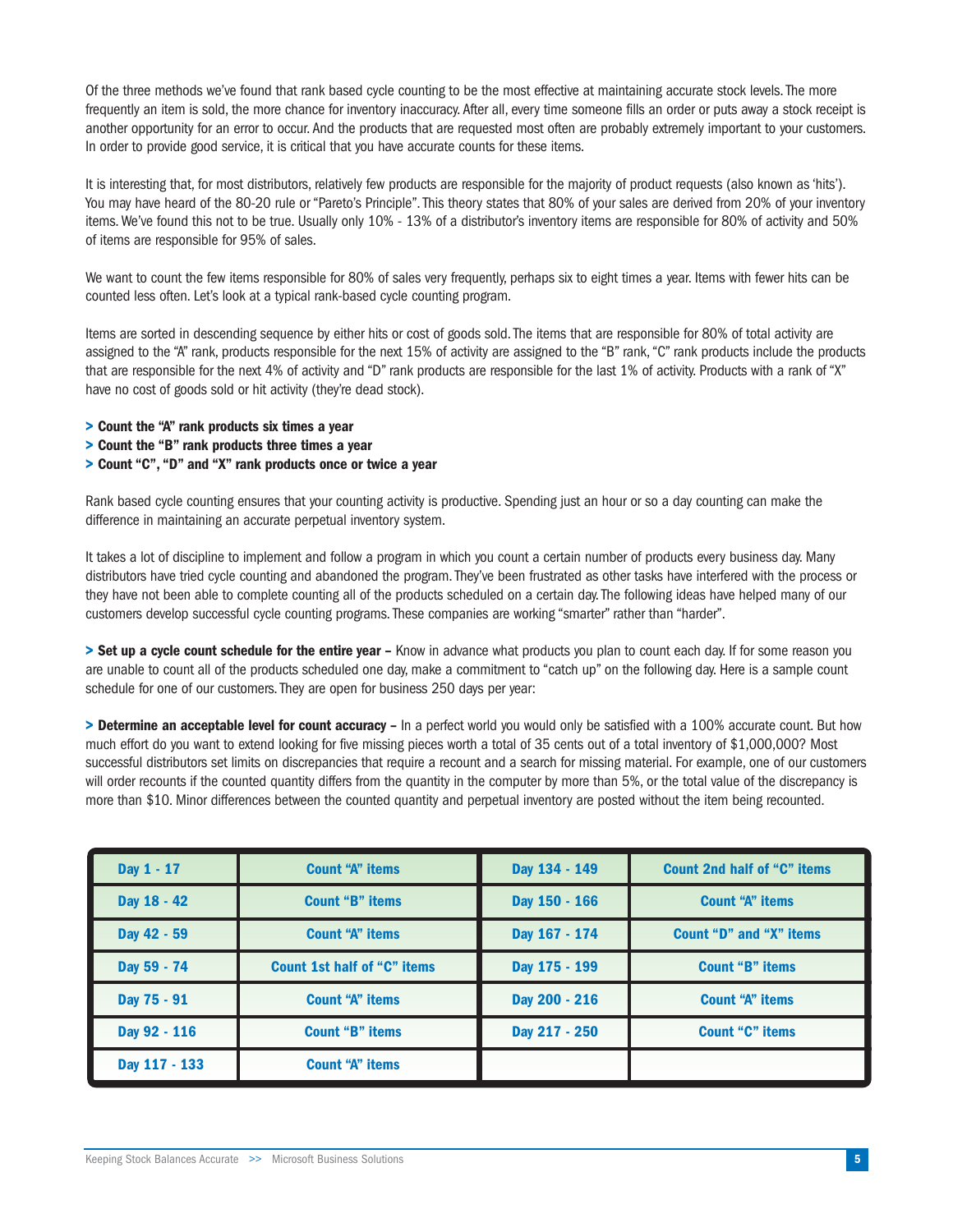**> Be sure to check tag and hold and other staging areas for missing stock before posting discrepancies –** Inventory may not be missing, just temporarily stored in another location.

**> Have counting performed by conscientious experienced warehouse workers who know your products –** These people know what they are counting and can count faster and with more accuracy than inexperienced workers.inventory are posted without the item being recounted.

**> Show the counters the current on-hand quantity –** There is an argument that you can get a more accurate count if you do not show counters what they are supposed to find in inventory. But we have found two advantages to showing counters what they are expected to find in stock:

- Counters can count up to twice as many products in the allotted time if they know what is supposed to be on the shelf. With this increased productivity you probably can afford the time to selectively audit counts to be sure your workers are not taking short cuts.
- If the counted quantity is less than what is expected, counters will tend to look in nearby locations for the missing material. If found, it can be put in its proper location and included in the count. This reduces the number of count discrepancies and the time spent looking for missing material.

Some people think that you must cycle count before or after normal business hours, when there is little or no material movement. Though ideal, this is impractical for many distributors.We've found a simple method that allows cycle counting to be performed during the business day:

**1.** The counter obtains a list of the products to be counted that day

**2.** He or she places a label reading "Cycle Count Today" on the bins that are being counted and a card in or on the bin. This card lists the item and bin number along with four columns with the following headings:

- **> Time**
- **> Transaction Type**
- **> Order Number**
- **> Quantity**

**3.**The counter prints a listing of items to be cycle counted including the current on-hand or shelf quantity. He notes the time the report is printed.

**4.** If a quantity of a product is removed from or added to a bin marked "Cycle Count Today", the warehouse person will note the time, transaction type (i.e., sales order or stock receipt), order number and quantity on the card that was previously distributed.

**5.** When the counter counts a specific bin he will examine the transactions listed on the card. If an order was filled after the count sheet was printed he will add the quantity on that order to the quantity found in the bin. The total amount should agree with the on-hand quantity on the count sheet (i.e., the computer's perpetual inventory quantity when the report was printed). He will make similar adjustments for the other transactions listed on the card.

Cycle counting is a very important element in a program to maintain accurate stock balances. Most highly profitable, successful distributors have established cycle counting programs. One of the advantages of implementing a radio frequency bar coding system is to simplify the cycle counting process. Because the computer's on-hand stock quantities are updated as soon as material is scanned, the quantity in the bin should always agree with stock level in the computer. These systems can be programmed to occasionally prompt a picker to verify the remaining balance in a bin after an order has been filled. As a result cycle counting becomes a byproduct of the order filling process!

If you don't know what is actually in your warehouse or storeroom, you cannot provide customers with reliable stock availability information and you won't reorder products at the proper time. Maintaining accurate stock balances is a vital component of an effective inventory management program. Without correct on-hand quantities it is difficult if not impossible to meet your customer service and profitability goals. You will also not be able to take advantage of the inventory management tools available in today's advanced computer software packages.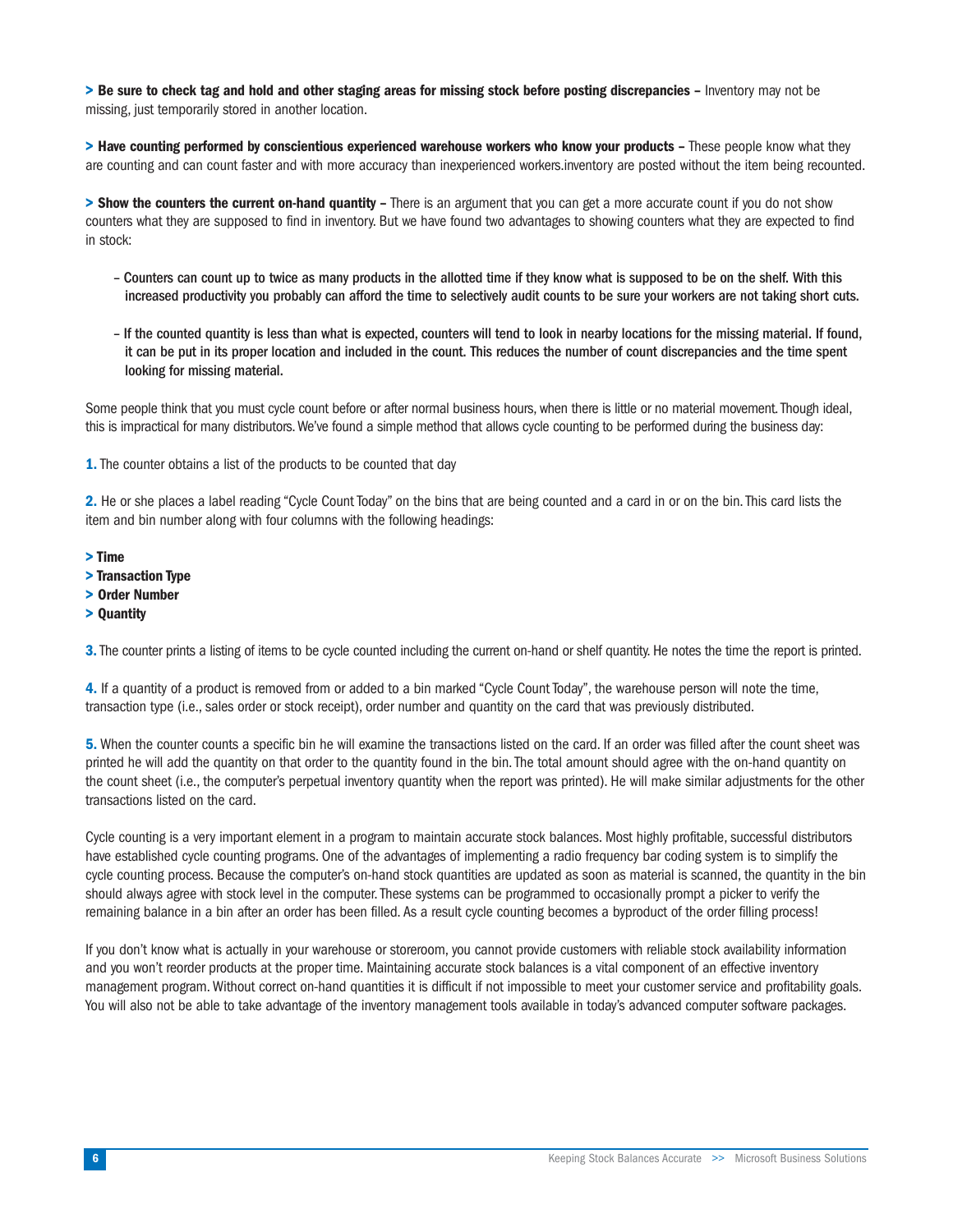## **Leap Ahead with Microsoft Business Solutions for Distribution! >>**

Microsoft Business Solutions (MBS) now offers an integrated set of specialized distribution and business management systems that we call Microsoft Business Solutions for Distribution. You'll find deep functionality in distribution modules such as inventory, order and purchasing management, sales forecasting, e-commerce and warehouse management. These distribution-focused modules integrate smoothly with dozens of business management systems to meet the diverse needs of your business, including accounting, customer relationship management (CRM), human resources/payroll, distribution and more.

It's all designed to help you improve profitability by streamlining and connecting every step of your operations – from inventory and sales order management through forecasting and financial reporting. And it comes packed with tools to help dramatically reduce costs, eliminate time-consuming processes and allow 24/7 access to information across your entire organization.

With Microsoft Business Solutions for Distribution, you can build a total enterprise solution that's simple and affordable. It will empower you to:

- **> Make smarter, faster business decisions**
- **> Improve employee and business productivity**
- **> Gain a competitive advantage**

## **It's a Safe Choice – It's Microsoft. >>**

You can rely on Microsoft to provide the foundation and resources to support your company's important goals. With more than 200,000 customers worldwide, Microsoft Business Solutions is a proven performer in thousands of distributionfocused companies.

With Microsoft Business Solutions for Distribution, you no longer have to be a large organization to enjoy the big-league advantages of powerful business-driving applications. From small, networked systems to large client/server solutions, Microsoft Business Solutions for Distribution can be customized to your needs. We can do this by leveraging a range of proven, world-class distribution management systems.

Backed by the finest support services in the industry, these products are based on industry-standard Microsoft technology.They share a common code set and connect easily into the Microsoft development platform, so leveraging information across applications and the



Microsoft Business Solutions for Distribution connect easily with the Microsoft platform – a highly versatile environment that scales to meet nearly any business software protocol. From Windows applications to specific industry programs, Microsoft integrates seamlessly with your existing and future enterprise systems, providing solid and reliable performance.

Internet is now simple and effective. And they're fully compatible with familiar Microsoft productivity tools such as Microsoft Office Easy-to-use and fully customizable, MBS products deliver superior integration capabilities with other systems to help you achieve a truly interconnected experience.

## **You don't have to wait to get a head start! >>**

With the Microsoft Capital program, you may already qualify to have your complete distribution solution financed. There's a certified Microsoft Business Solutions partner near you – ready to customize your solution to meet your unique requirements.

**Call toll-free for more information on how Microsoft Business Solutions for Distribution can move your business to the head of the pack: 888-477-7989, option 1.**